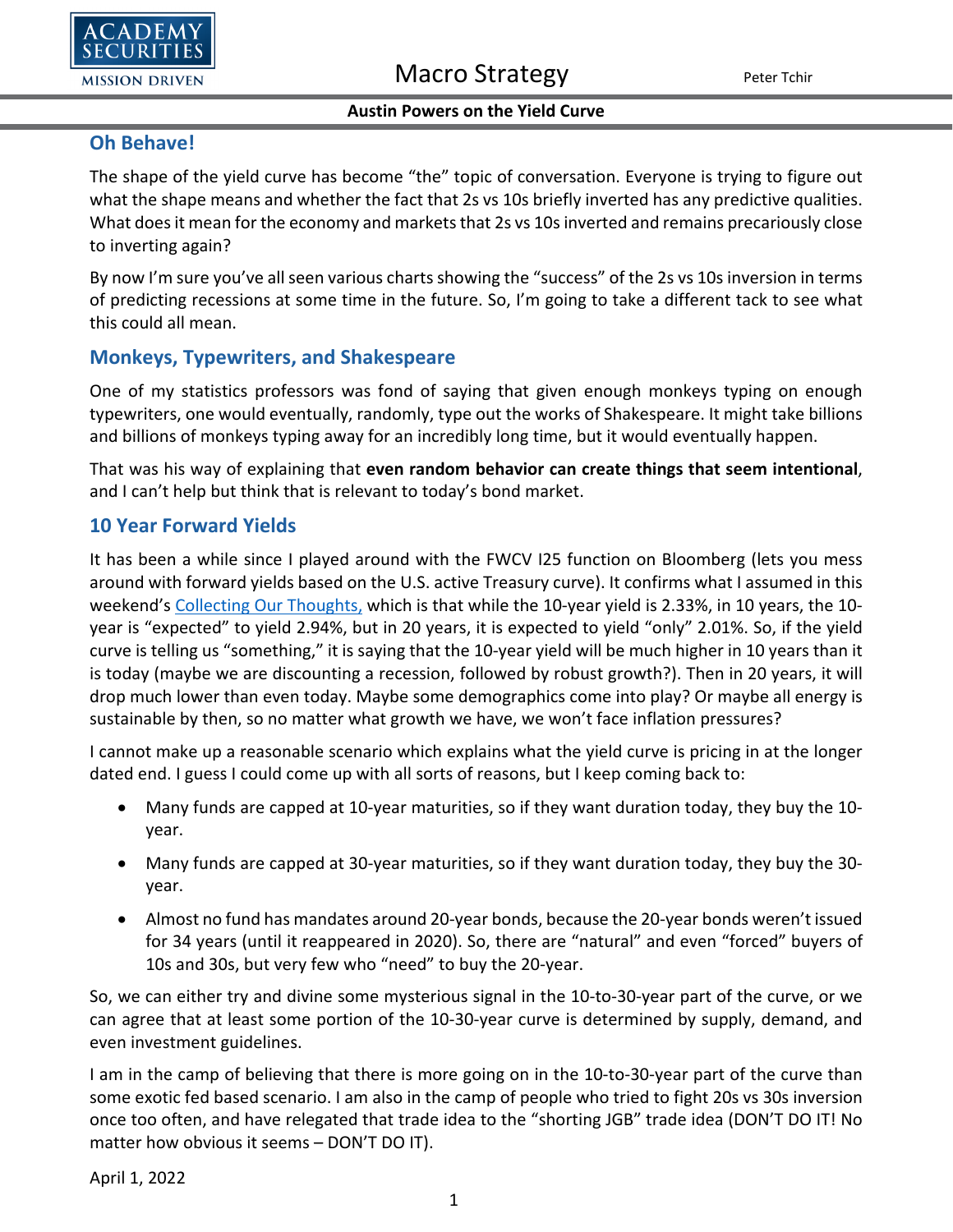

# Macro Strategy Peter Tchir

#### **Austin Powers on the Yield Curve**

**But, if 10s to 30s can be influenced by a lot of things that have little to do with actual rate expectations, couldn't that mean other parts of the curve are impacted too?**

## **Signal To Noise Ratio**

I am not disagreeing (or agreeing) with any 2s vs 10s theories, I'm merely pointing out that the signal to noise ratio may be low because of other factors.

In a period of notoriously poor liquidity (high volatility, quarter end for market makers, year-end for Japan and other parts of Asia), we may be reading too much into levels that are more a function of positioning and flows than any well-thought-out Fed policy/rates view. Also, it seems like it should be a well thought out Fed/rates view if the 2s vs 10s inversion is to have any relevant signaling power.

### **1 Year Forward Yields**

While we don't have a 1-year Treasury, we can build a forward curve looking at implied 1-year yields.

The 1 year is 1.63% today (according to FWCV I25), which seems reasonable compared to 12-month bills at 1.59% and some old bonds with about a year left at 1.65%.

#### **It is reasonably easy to see what series of rate hikes are getting priced in to get that yield.**

In a "fair" or "arbitrage" world, if you buy and hold 1-month bills, your average from that strategy over the course of the year should generate about 1.6%. We need a series of hikes to get that average, and since we are currently below it, we will need to get hikes above 1.6% to offset the initial drag from the rolling 1-month bill strategy versus buying the 1-year bond today.

We understand that the 1-year yield, 1 year forward (say that 10 times fast), is 3%.

So at the end of the year, whether you chose to roll 1-month bills, or you bought the 1-year bond, you have the opportunity (if the forward curves become realized curves) to get a 1-year bond that yields 3% (the current 2-year bond is 2.3%, which is close enough to the average of 1.63% and 3% for our purposes).

But 2 years forward, the 1-year yield is back to 2.8%.

And 3 years forward, the 1-year yield is down to 2.35% and is "expected" to be stable around that level until you get to 7 years forward, where it drops all the way back to 2.14%

So, if instead of looking at 2s vs 10s, I think about what the implied 1-year yield will be going forward. I see a "rate scenario" that looks something like this:

The Fed hikes to slow down inflation (we get somewhere above 3%) and then the Fed realizes it has likely gone too far, and dials back yields, to around 2.35% for an extended period. Not surprisingly, that is somewhere around many estimates of the "neutral" rate.

So, when I look at the yield curve as a series of 1-year yields, I don't see a market that is pricing in a recession.

#### **What I see is a market which is pricing in a Fed that fights inflation a bit too hard, but then is quick to pull back to a more dovish stance and is in fact successful at creating a "soft" landing.**

That is how I see what the market is expecting to see as events unfold, not how I expect things to unfold!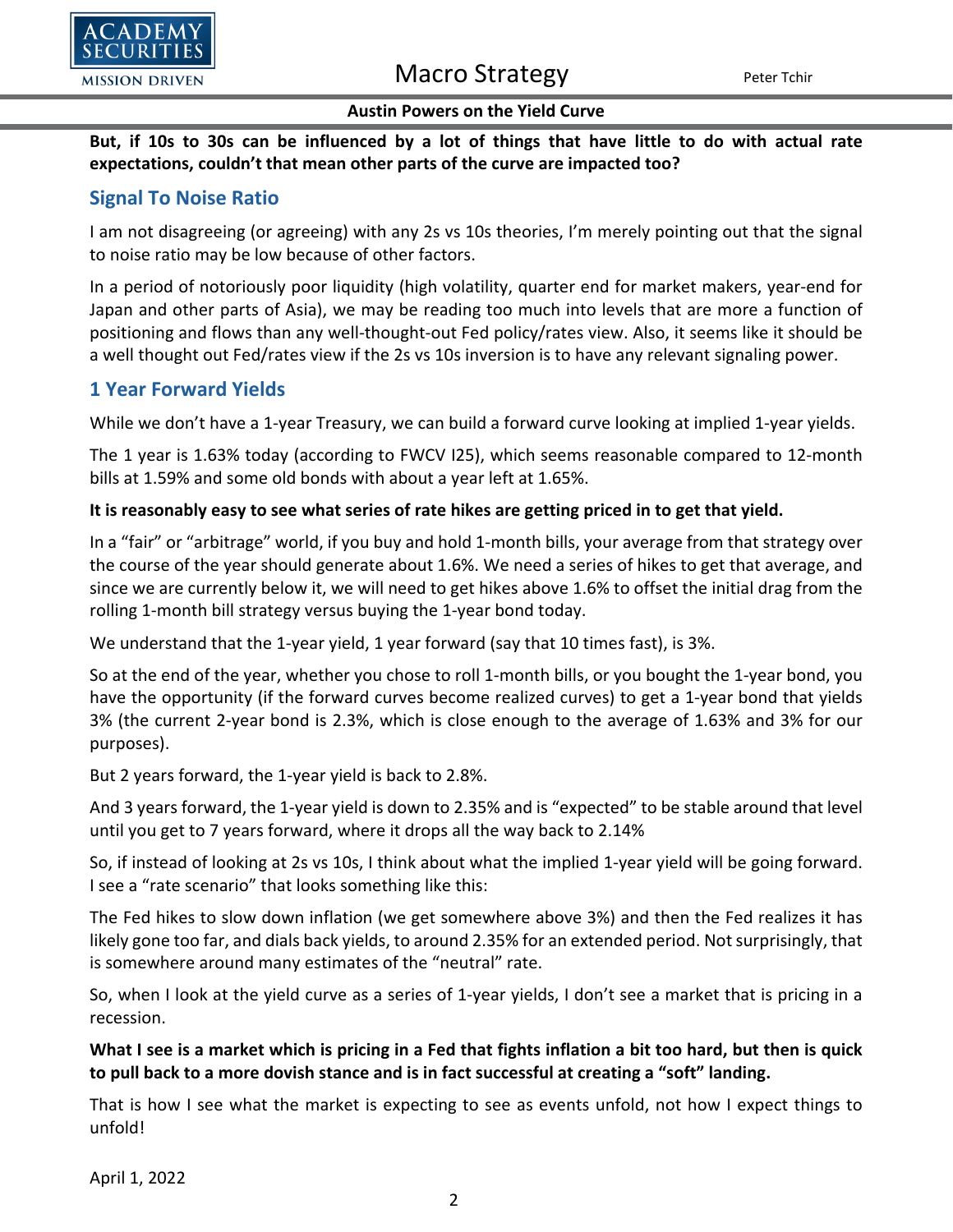

## Macro Strategy Peter Tchir

#### **Austin Powers on the Yield Curve**

#### **Quantitative Tightening – Throw Me A Bone Here!**

We've gotten to the 3<sup>rd</sup> page of a report purporting to try and understand what the yield curve is signaling without mentioning quantitative tightening and balance sheet reduction! I do feel that I should apologize to QT and throw it a bone.

I am not convinced we have a good handle on how QT works.

I see a variety of estimates on how many billions of QT are required to act like one 25 bp hike, but I find those comparisons not to be very intuitive.

For starters, I'm not sure we understand what QE did. I've seen a lot of explanations of QE, but I will stick to my Newton's Cradle theory.

As the Fed buys, it forces **investors to make incremental decisions** which amount to:

- Buying longer maturities.
- Take more credit risk.
- Take more liquidity risk.
- Take on more structured risk.

This "incremental" decision effectively happens to every investor. The Fed, to some extent, crowds out the most conservative investor. That investor's "new" risk decisions force the "2<sup>nd</sup> most" conservative investor to make the same choices, and so on, and so forth.

And, just like Newton's Cradle, the action doesn't occur in the ball that is dropped, it occurs only at the extreme.

So, QE, in my view, had the greatest impact on the most illiquid risk (private credit must be one of the fastest growing segments of the credit market) and the riskiest assets (low cash flow, high PE stocks), etc.

So, weirdly, I think that we can ignore QT to some extent when thinking about yields, especially shorter dated yields, but I don't think we can ignore QT when we think about "riskier" assets (longer maturity, less liquid, higher risk, etc.)

#### **I for one am much more concerned about the impact of QT on markets and valuations than I am about any potential signal about 2s vs 10s inversion.**

We get the minutes on April 6<sup>th</sup>, and I continue to believe that risky assets have not fully priced in what I expect to be an expedited timetable for balance sheet reduction.

## **Congress Thinks the Fed's Profits are Shagadelic**

On January 14<sup>th</sup>, the [Fed announced:](https://www.federalreserve.gov/newsevents/pressreleases/other20220114a.htm)

"The Federal Reserve Board on Friday announced preliminary financial information indicating that the Reserve Banks had estimated net income of \$107.8 billion during 2021, of which \$107.4 billion was remitted to the U.S. Treasury as required under the Federal Reserve Act. The Federal Reserve Act requires the Reserve Banks to remit excess earnings to the U.S. Treasury after providing for operating expenses, payment of dividends, and the amount necessary to maintain surplus."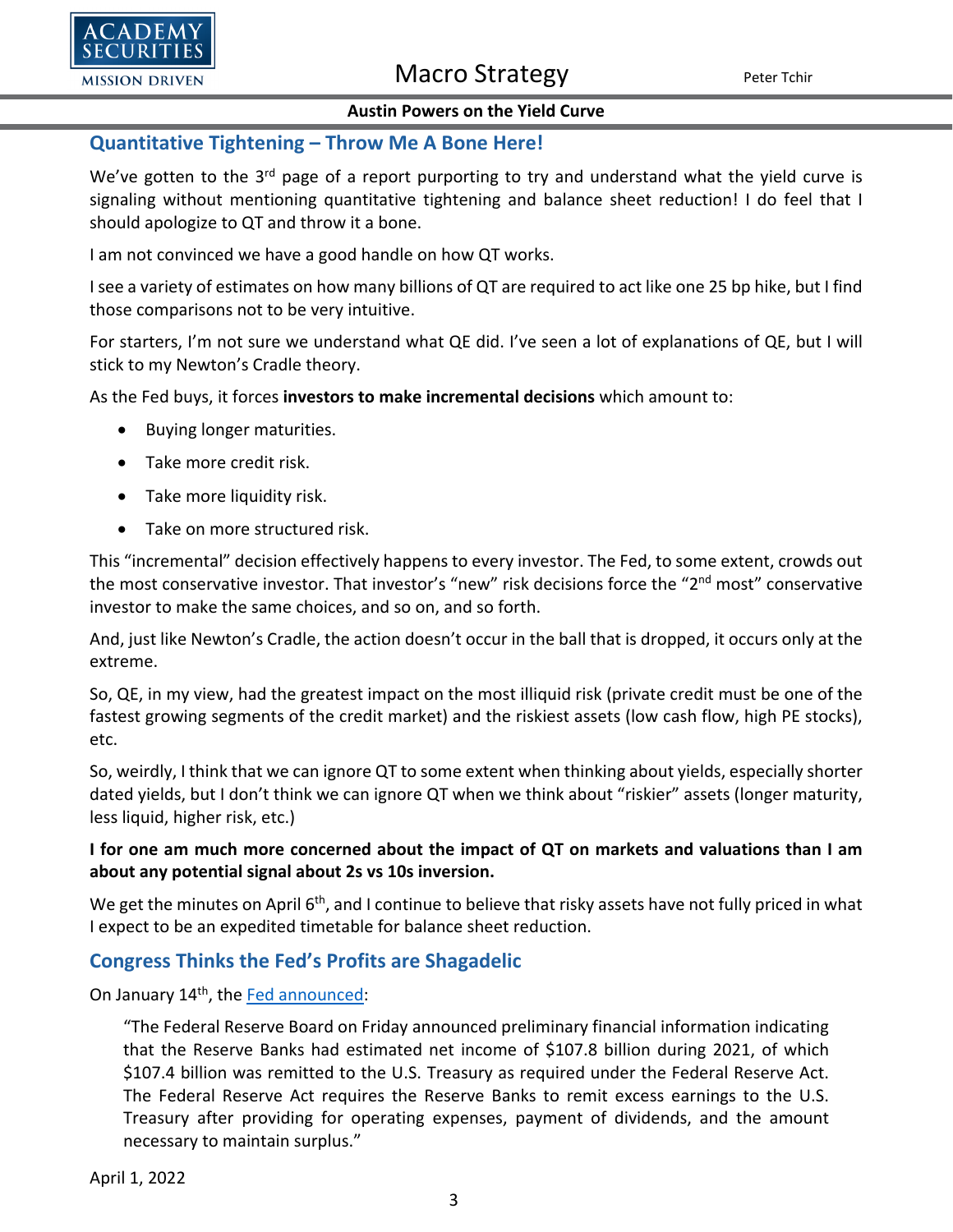

We've written about the [Fed's profit engine](https://www.academysecurities.com/wordpress/wp-content/uploads/2021/10/Central-Bank-Policy-Mistake-or-Fund-Positioning-Mistake.pdf) before.

2021's profit of \$108 billion beat 2020's \$89 billion and was almost double the \$55 billion in 2019 (which had dropped from \$65 billion in 2018).

This is important for several reasons, not the least of which is what happens if the Fed has a loss? I cannot imagine a more challenging task than explaining to D.C. why they aren't getting a big check to spend, but instead they need to fund a loss? (I assume there are buffers, etc., but let's look at this simply).



Prior to 2019 the Fed's balance sheet was "stable" at just under \$5 trillion. That started to decline in 2019 and then ramped up aggressively in 2020.

If we just look at 2021, simplistically, we have an "average" balance sheet size of roughly \$8 trillion. Their cost of funds (using IOER) should have been about 0.125%. Let's assume they had an operating budget of \$6 billion (seems like that is what it was, though I'm not sure how much of that is expected to be paid from regular services, etc., but I pulled from [here\)](https://www.federalreserve.gov/publications/2020-ar-federal-reserve-system-budgets.htm#:%7E:text=Return%20to%20table-,2020%20Budget%20Performance,for%20reimbursement%2C%20and%20other%20income.).

So, if they made \$114 billion on their portfolio, the average yield would be about 1.55% (I had that prior to 2020, it was likely above 3%). If the lowest yielding debt matures and rolls off and has been getting replaced by higher yielding debt, their average yield should be increasing, though a lot is already locked in. Ultimately, I need to go through their holdings and estimate what their average cost/yield is on every bond they own, whether they use accrual accounting (I've assumed that), and what their actual funding cost is, but I assume at some point rate hikes could push the Fed to a loss.

#### **While that shouldn't impact policy, I can't help but think about it.**

## **The Snake to My Mongoose**

I've mentioned it in previous reports, but I continue to believe that China and some Middle East countries may be reducing their Treasury holdings in response to the steps we took against the Russian Central Bank. That would explain some pressure on the front end (5 years and in) that would have nothing to do with offering predictive power on the Fed or recessions.

April 1, 2022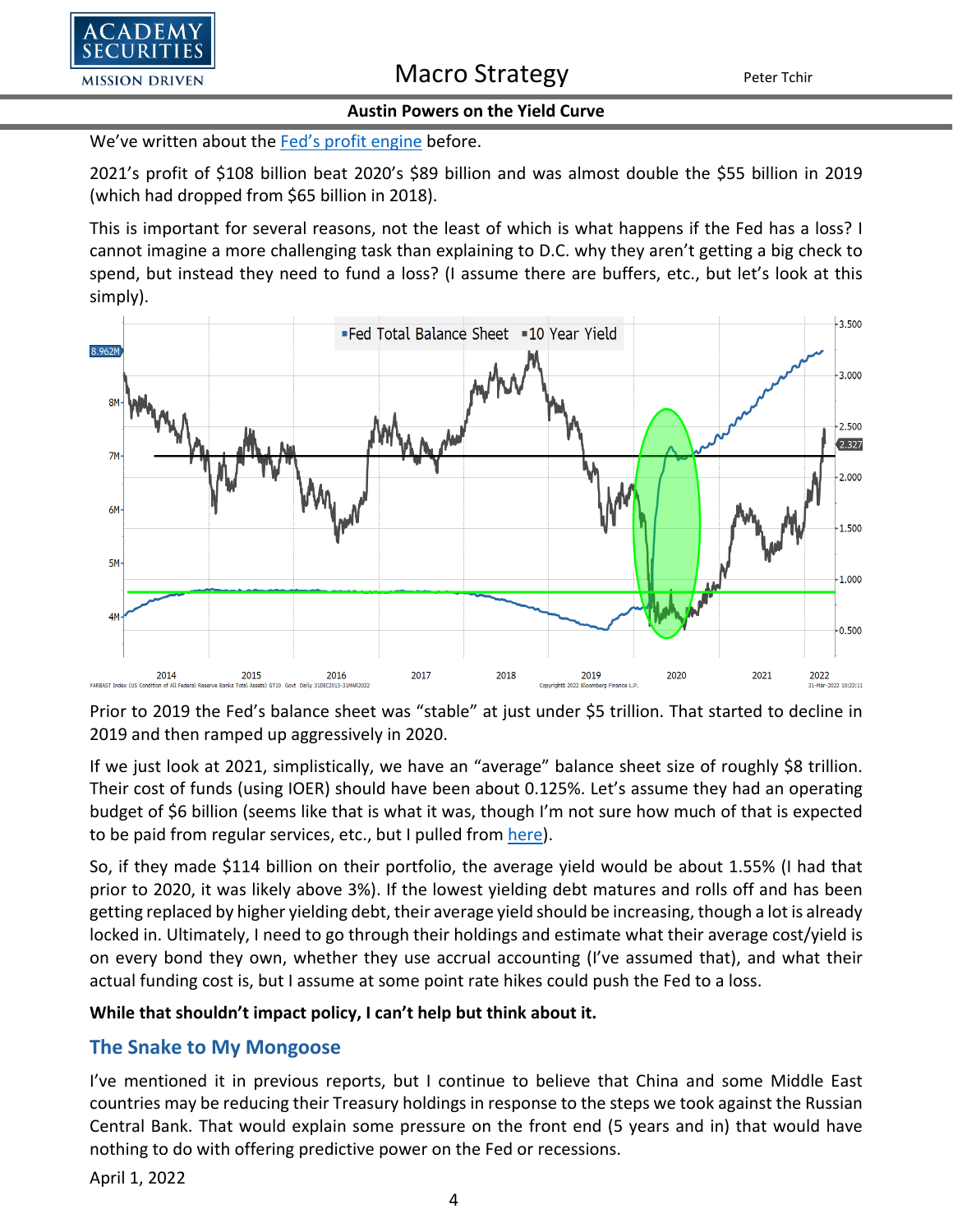

#### **How I See it Playing Out**

For now, I'm not going to lose any sleep over 2s vs 10s inverting – there are other reasons to be cautious on risk than that "signal".

I do think that the Fed is "jawboning" not only the markets, but also D.C.

**I expect, when push comes to shove, the Fed will choose not to go down the path of hiking excessively and then be forced to backpedal.**

I am in the camp:

- A surprise on the QT side that the market is less prepared to absorb.
- 50 bps next meeting.
- Another dovish press conference where we hear "data dependent" until we are tired of hearing it.

**Ultimately, we won't get anywhere near the current number of hikes, but the focus of today's report was less on that and more about addressing why I think that the "inversion" signal is of limited value.**